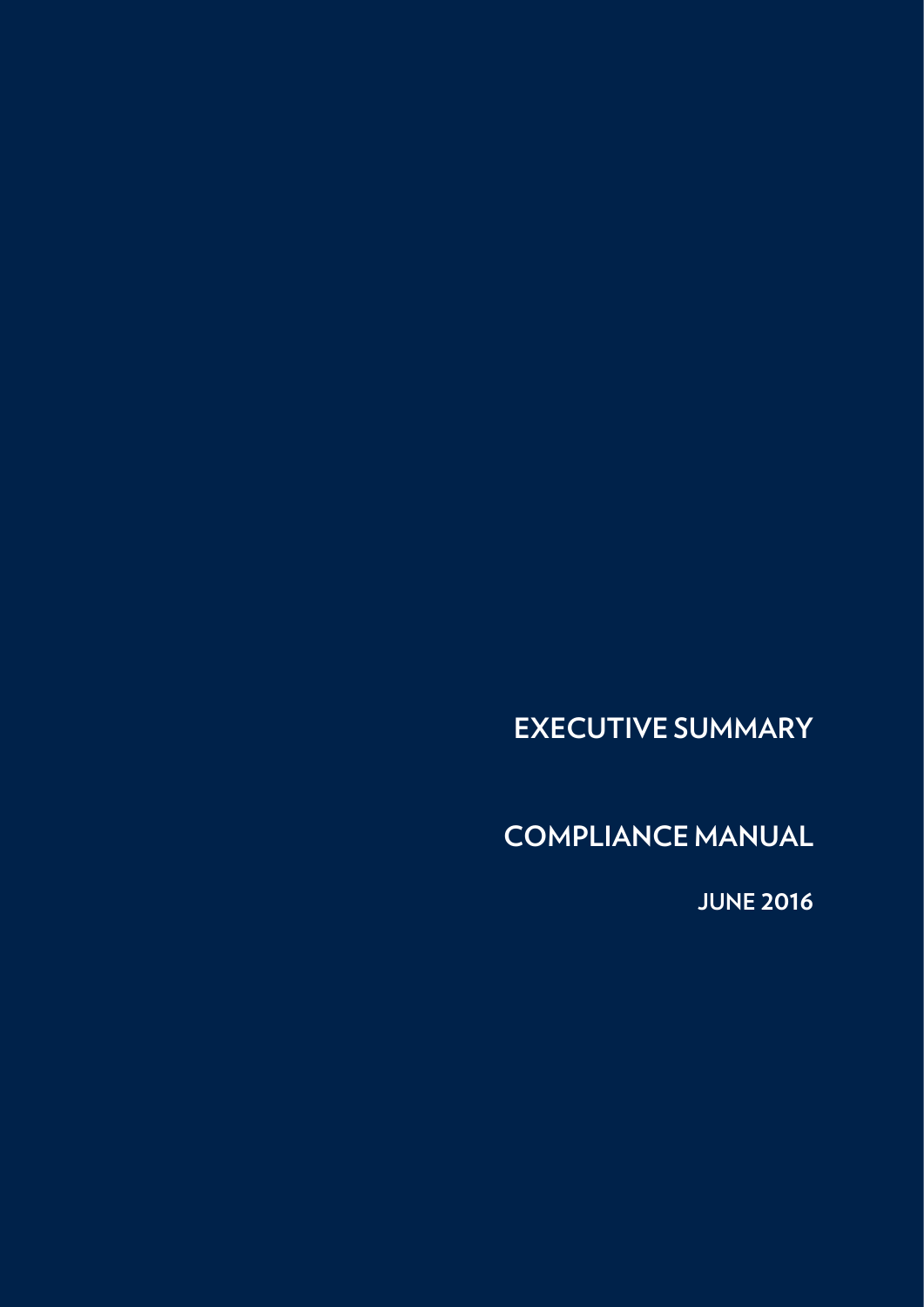#### **1. INTRODUCTION**

Since the Museum opened in October 1997, it has become a cultural benchmark both nationally and internationally and an example of integrity and transparency in its management, with numerous protocols on action and internal control targeted at all areas within the organization, as well as a Code of Ethics and Best Practices.

#### **2. CRIMINAL LIABILITY OF LEGAL PERSONS**

In Spanish law, the criminal liability of legal persons is regulated by Organic Law 5/2010 reforming the Penal Code. This reform introduced article 31 bis, which was later amended by Organic Law 1/2015 dated March 30, 2015.

In accordance with this regulation, a legal person is criminally liable for:

- (i) Any crime committed in its name or on its behalf, and to its direct or indirect benefit, by its legal representatives or by anyone who, acting either individually or as members of a body of the legal person, is authorized to make decisions on its behalf and has authority over organization and control within the entity (first prosecution criterion).
- (ii) Any crime committed during the performance of corporate activities on behalf of and to the direct or indirect benefit of the legal person, performed by anyone while subject to the authority of the natural persons mentioned in point (i) above, in which case the said natural persons would have seriously neglected to fulfil their duties of supervision, vigilance, and control of their activity given the specific circumstances of the case (second prosecution criterion).

The Penal Code has adopted a limited inventory of crimes for which legal persons can be assigned criminal responsibility.

In order to fulfil the duty of control as stipulated in article 31 bis of the Penal Code, the company or organization must implement an effective compliance program to prevent criminal risks.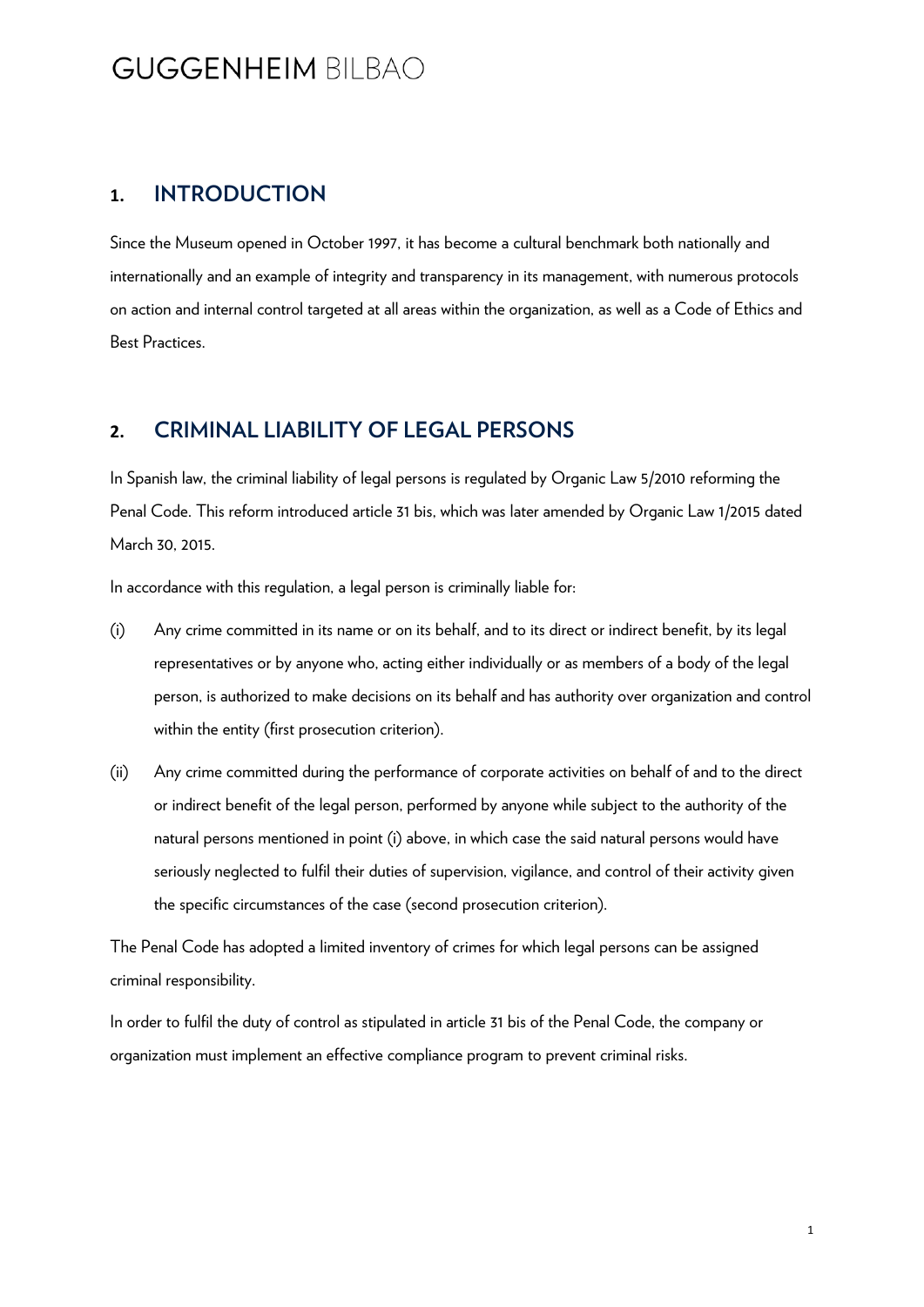A compliance program is an internal control and vigilance system which allows the company to prevent crimes from being committed within it, to the extent possible, or, if crimes are unavoidable, the program significantly lowers the risk of the crimes committed and makes it easy to detect them quickly.

The aforementioned article 31 bis of the Penal Code, in its wording in Organic Law 1/2015 dated March 30, 2015, lists the requirements needed for a compliance program to be effective.

As a general criterion, a compliance program must contain measures that, given the nature and size of the organization, as well as the kind of activities it performs, ensure the development of its activity in accordance with the law, prevent or reduce the risk that crimes will be committed, and ensure that any crimes that are committed are detected quickly.

#### **3. THE COMPLIANCE PROGRAM TO PREVENT CRIMINAL RISKS**

As the next step in its ethical commitment and regulatory compliance, the Guggenheim Museum Bilbao has implemented a Compliance Program to prevent criminal risks, which is comprised of the following norms:

- 1. The Code of Ethics and Best Practices
- 2. The Code of Conduct
- 3. The Compliance Manual
- 4. The Whistleblowing Procedure
- 5. The Protocol in case of non-compliances

The scope of application of the Compliance Program includes the three entities that make up the Guggenheim Museum Bilbao:

- Guggenheim Museum Bilbao Foundation
- Tenedora Museo de Arte Moderno y Contemporáneo de Bilbao, S.L., and
- Inmobiliaria Museo de Arte Moderno y Contemporáneo de Bilbao, S.L.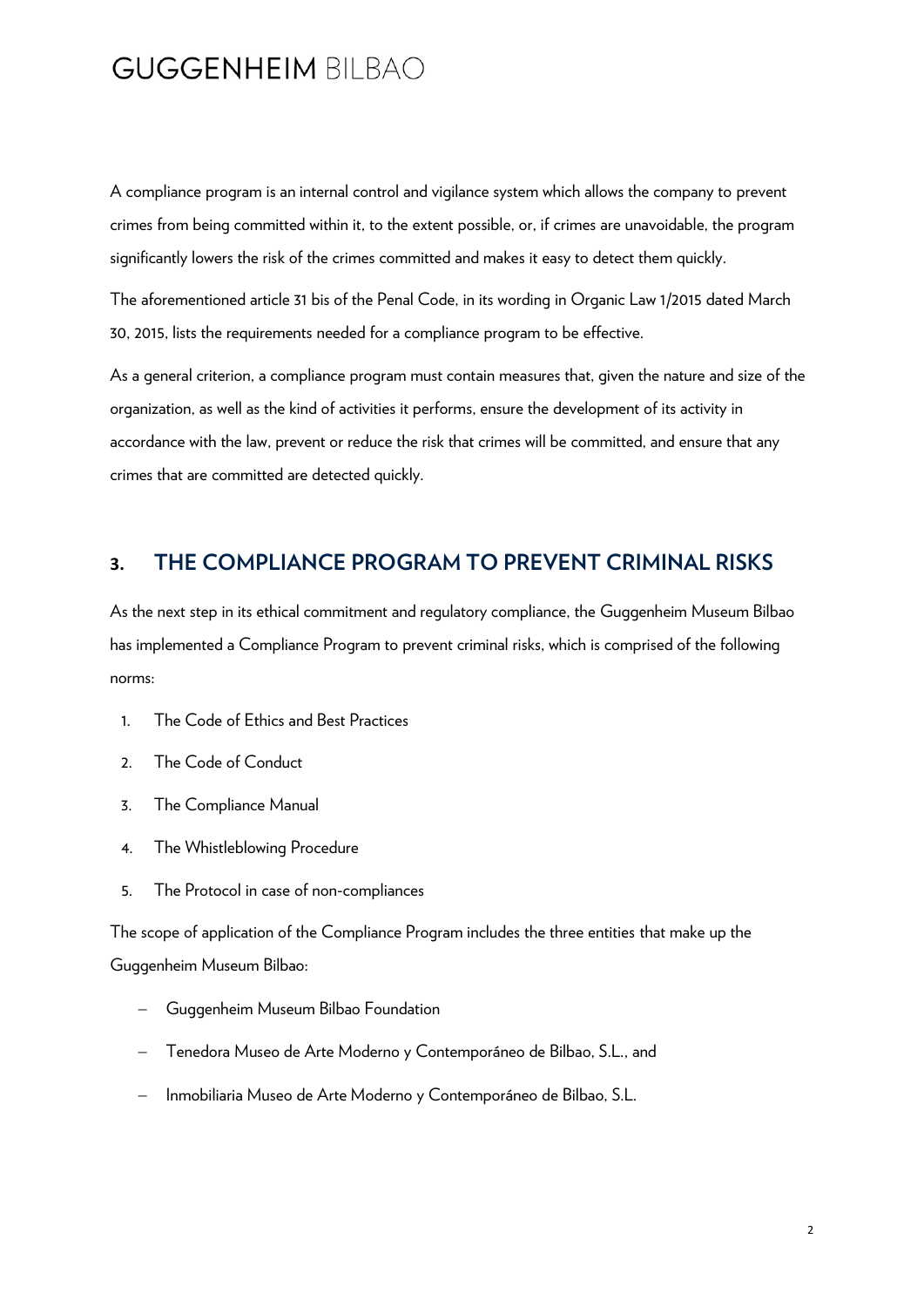Therefore, a single, common program was created for the Foundation, the Tenedora, and the Inmobiliaria. Consequently, all of its elements, be they regulatory, organic (Compliance Committee) or control (Whistleblowing procedure, disciplinary system), are shared by all three entities.

The individuals and entities that interact with the Museum, including suppliers, customers, advisors, etc., are also indirectly affected by this program.

### **4. THE CODE OF ETHICS AND BEST PRACTICES**

The Code of Ethics and Best Practices contains the ethical commitment that governs the Museum's activity and outlines the principles of action and best practices which should govern the individual and collective behaviors in the Museum from a responsible, ethical perspective. It was approved by the Executive Committee and the Board of Trustees of the Foundation in sessions held on December 14, 2015, and by the Boards of the Tenedora and of the Inmobiliaria in sessions held on March 17, 2016.

Specifically, the purposes of the Code of Ethics and Best Practices are:

- To outline the expected guidelines, rules and behaviors.
- To articulate a series of behaviors and standards which guarantee the trust which must exist in the relationship between the Museum and the community it serves.
- To serve as a guide for management and daily work, and to establish the scope of individual responsibility.

The Code of Ethics and Best Practices revolves around the following principles and values guiding the Museum's activity:

- 1. Sensitivity and respect for art
- 2. Integration with the artistic community
- 3. Commitment to quality
- 4. Customer orientation
- 5. Educational orientation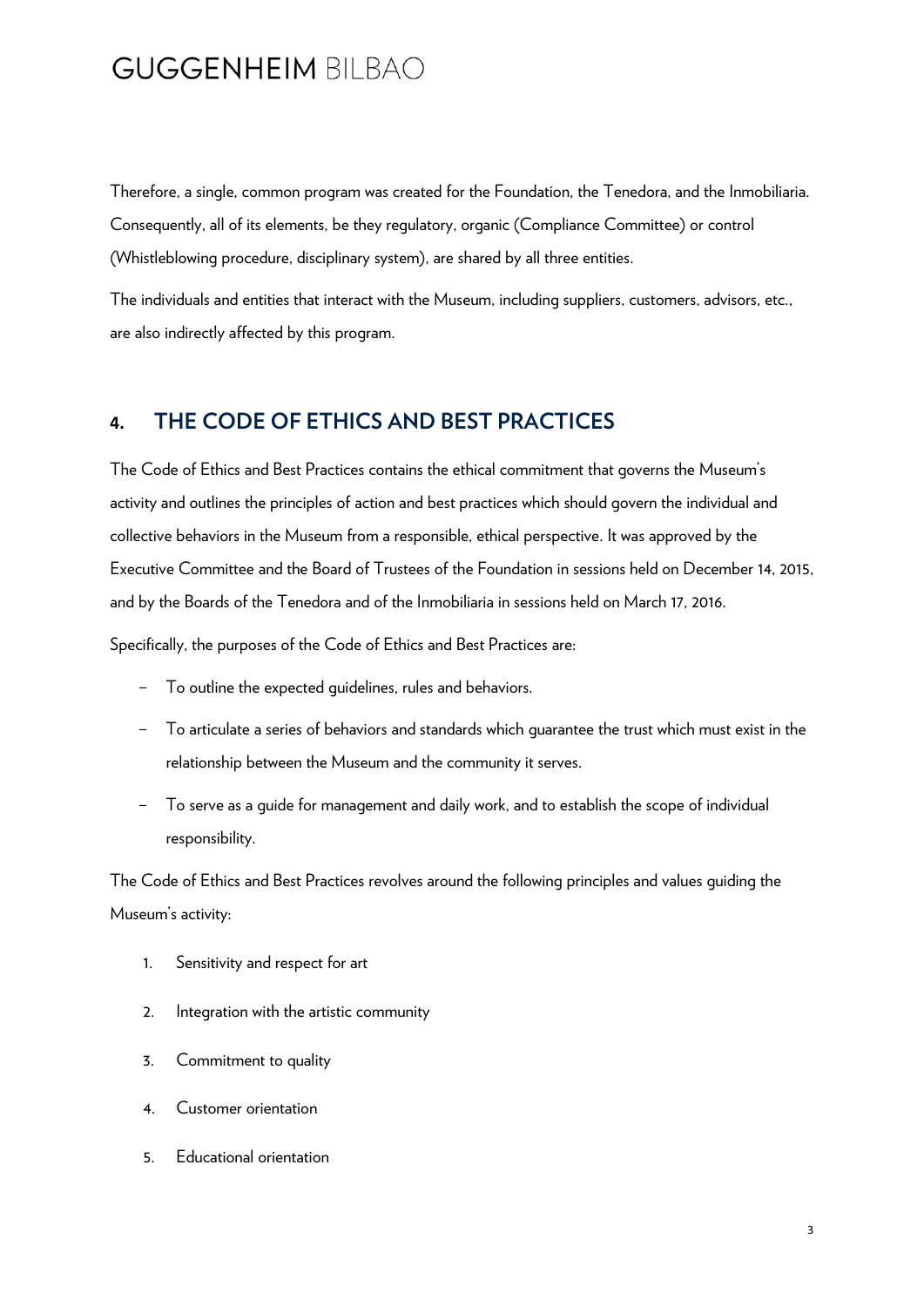- 6. Economic orientation
- 7. Integration and cooperation of the Guggenheim Museums
- 8. Commitment to society
- 9. Trust in people
- 10. Family-responsible company and promoter of equal opportunities of people in all their diversity

#### **5. THE CODE OF CONDUCT**

Based on the principles and values established in the Code of Ethics and Best Practices, the Code of Conduct approved by the Executive Committee and the Board of the Foundation and by the Boards of the Tenedora and of the Inmobiliaria in sessions held on June 20, 2016, contains all the behavioral guidelines and general rules that everyone involved in the management, operations, and functioning of the Museum must comply with, regardless of their level in the hierarchy, particularly its employees, managers, members of the governing bodies, volunteers, suppliers, and collaborators, according to the type of relationship they have with the Museum. The Code of Conduct is grouped into the following sections:

- 1. Compliance with laws and behavior duties.
- 2. Active non-discrimination and equal opportunity policy.
- 3. Workplace safety.
- 4. Transparency in management and anti-corruption policy.
- 5. Conflicts of interest.
- 6. Preventing money laundering and the financing of terrorism.
- 7. Respect for the environment.
- 8. Confidentiality requirement.
- 9. Intellectual and industrial property.
- 10. General rules on exhibiting works of art.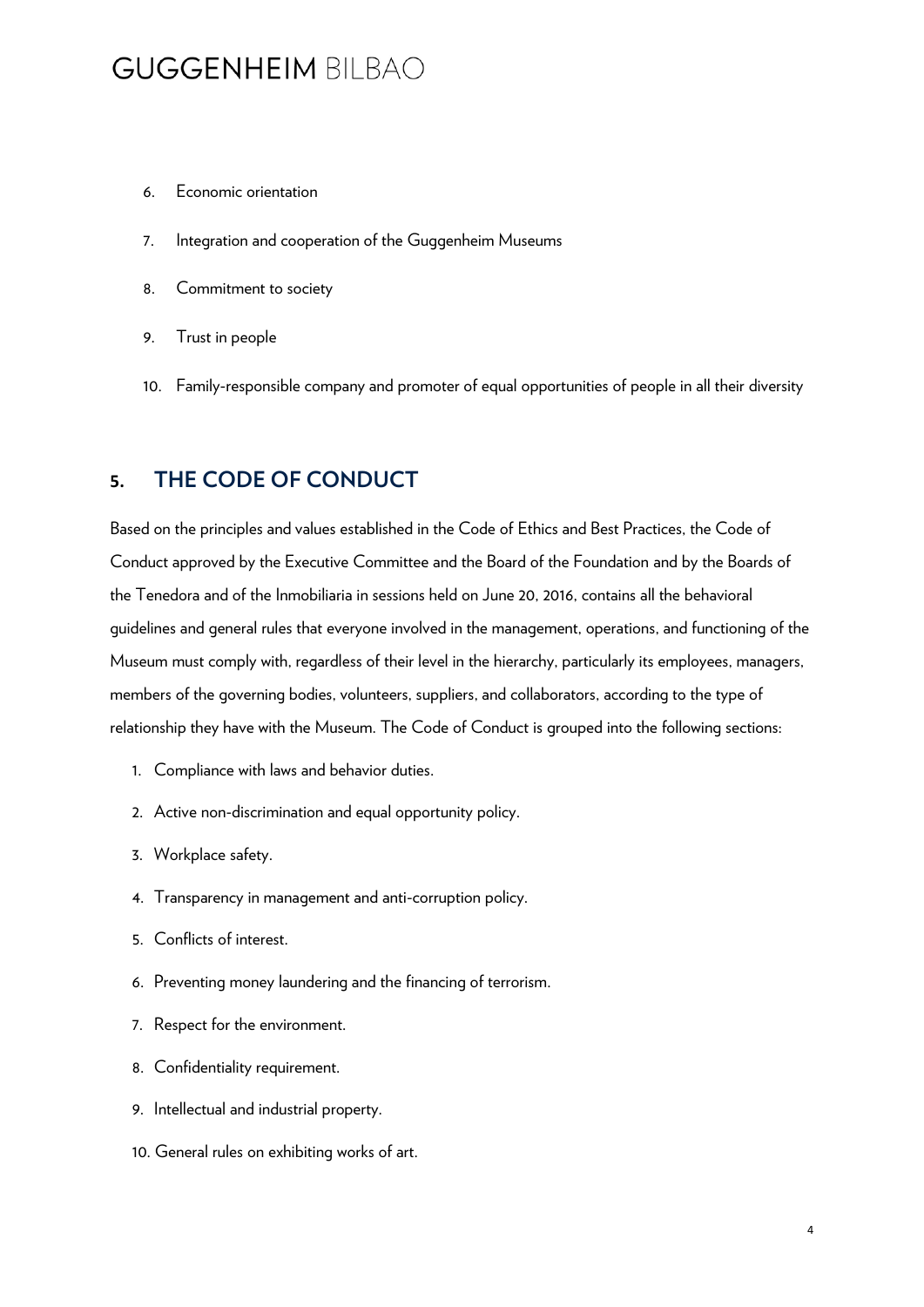- 11. General rules on acquisition and deaccession of artworks.
- 12. General rules on artwork registry, documentation, and management.
- 13. General rules on conservation and protection of artworks.
- 14. General rules on research and archive.

### **6. THE COMPLIANCE MANUAL**

Even though the Code of Ethics and Best Practices and the Code of Conduct contain the set of ethical principles and general rules that all members of the Museum must follow, the Compliance Manual approved by the Executive Committee and the Board of the Foundation, as well as by the Boards of the Tenedora and of the Inmobiliaria in sessions held on June 20, 2016, is the basic set of rules around which the prevention of criminal risks revolves.

The purpose of the Manual is to complete the compliance functions already implemented by the Museum and to adapt them to the standards established in international practice for effective crime prevention programs beyond the levels currently required.

Thus, the Manual regulates all aspects related to this matter: the organic monitoring structure, the evaluation of criminal risks, and the Museum's most important internal controls and procedures aimed at preventing these risks, among others. However, for certain issues, the Manual may also occasionally refer to the other norms making up the Compliance Program.

The Manual is organized into two parts: a General Part and a Special Part.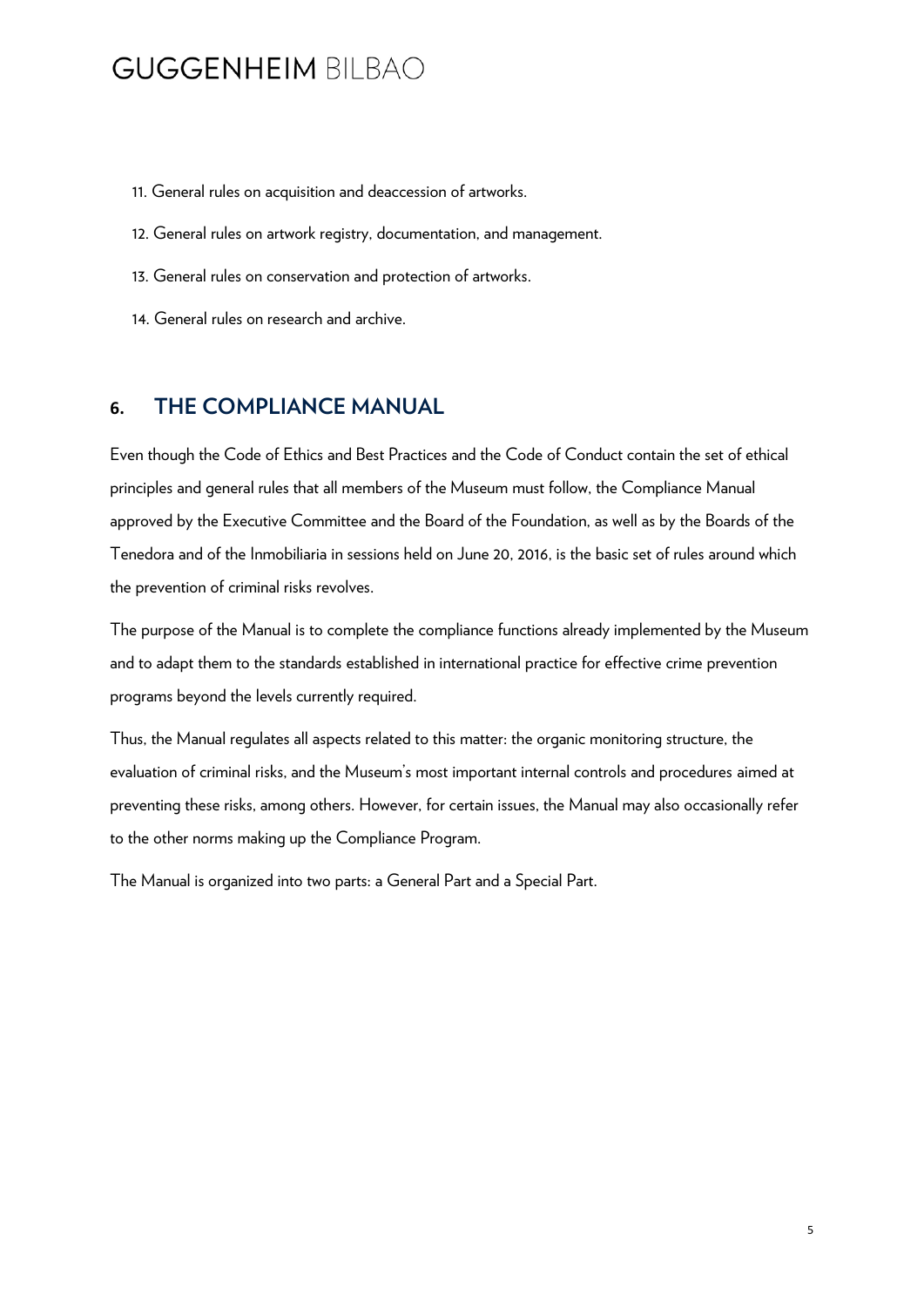The General Part addresses the following issues:

- Scope of application.
- The Museum's activity and the main associated risks.
- Organic control structure.
- The Compliance Committee.
- The Museum's main decision-making bodies.
- Ethical culture and regulatory compliance.
- Knowledge and dissemination of the Compliance Program.
- Monitoring and supervision of implementation of the Program.
- Allocation of adequate resources for the implementation and supervision of the Program.
- Reporting presumably illicit actions.
- Action protocols if irregularities are detected and disciplinary system.
- Review of the Program and ongoing improvement.

The Special Part addresses the following issues:

- Crimes with a special connection to the Museum's activity.
- The Museum's internal rules and controls to prevent the risk of any of these crimes being committed.
- Internal bodies aimed at mitigating the risk that any of these crimes is committed.

### **7. THE WHISTLEBLOWING PROCEDURE**

In order for a Compliance Program to be effective, article 31 bis of the Criminal Code expressly establishes the obligation to inform the internal supervisory body of any deed which may pose a risk of crime or a violation of the [internal rules on preventing criminal](http://intranet/es/despacho/organizacion/normasdespacho/deontologia/Paginas/programa-cumplimiento.aspx) risks.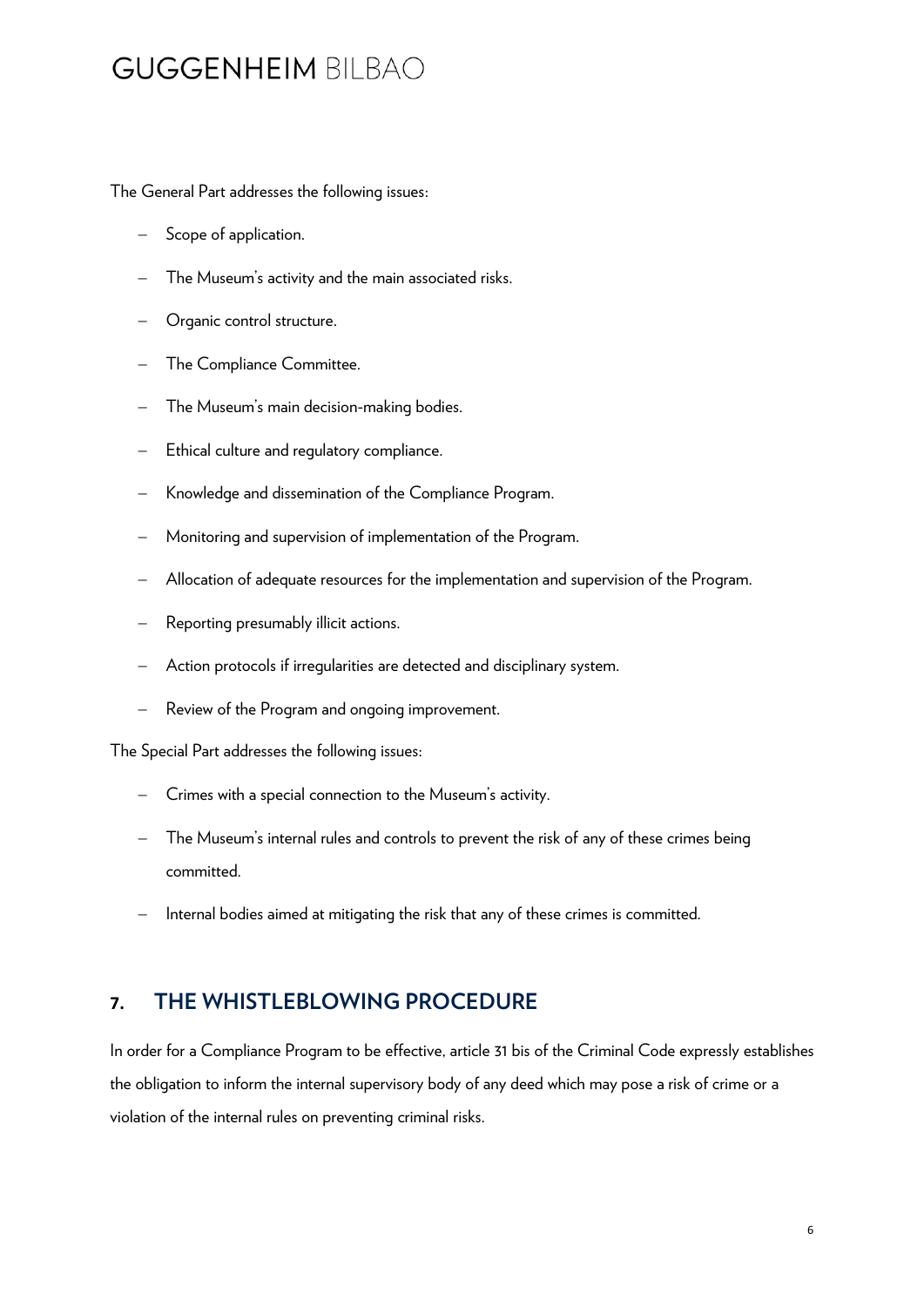The Executive Committee and the Board of Trustees of the Foundation, as well as the Boards of the Tenedora and of the Inmobiliaria, in their sessions held on June 20, 2016, approved the Whistleblowing Procedure, which states that anyone who is part of the Museum is obligated to report to the Compliance Committee anything of which they are aware which may pose a risk of crime or a violation of the Compliance Manual or the rest of the Compliance Program.

This Whistleblowing Procedure regulates the channel to follow in order to file a grievance before the Committee:

- (i) by email, to the following address: comitePRP@guggenheim-bilbao.es; or
- (ii) by personal meeting or telephone conversation with any member of the Committee.

The Whistleblowing Procedure ensures the reporter's confidentiality and respects the rights of the target of the grievance, including those rights acknowledged in the rules on protecting personal information.

### **8. PROTOCOL IN CASE OF NON-COMPLIANCES**

Another requirement stipulated by article 31 bis of the Penal Code in order for a Compliance Program to be considered effective is that it must have a disciplinary system that properly sanctions violations of the measures contained in the program.

In order to comply with this legal requirement, the Executive Committee and the Board of the Foundation, as well as the Boards of the Tenedora and of the Inmobiliaria, in sessions held on June 20, 2016, approved a Protocol in case of non-compliances, which stipulates the way to act if criminal deeds are detected within the Museum or in the event of violations of the Compliance Program.

Specifically, this Protocol is in charge of regulating the way the corresponding internal investigation must be conducted once the possible violation has been detected; furthermore, it establishes the disciplinary system applicable if this investigation confirms that a violation has indeed occurred, all in accordance with the legal regulations currently in force.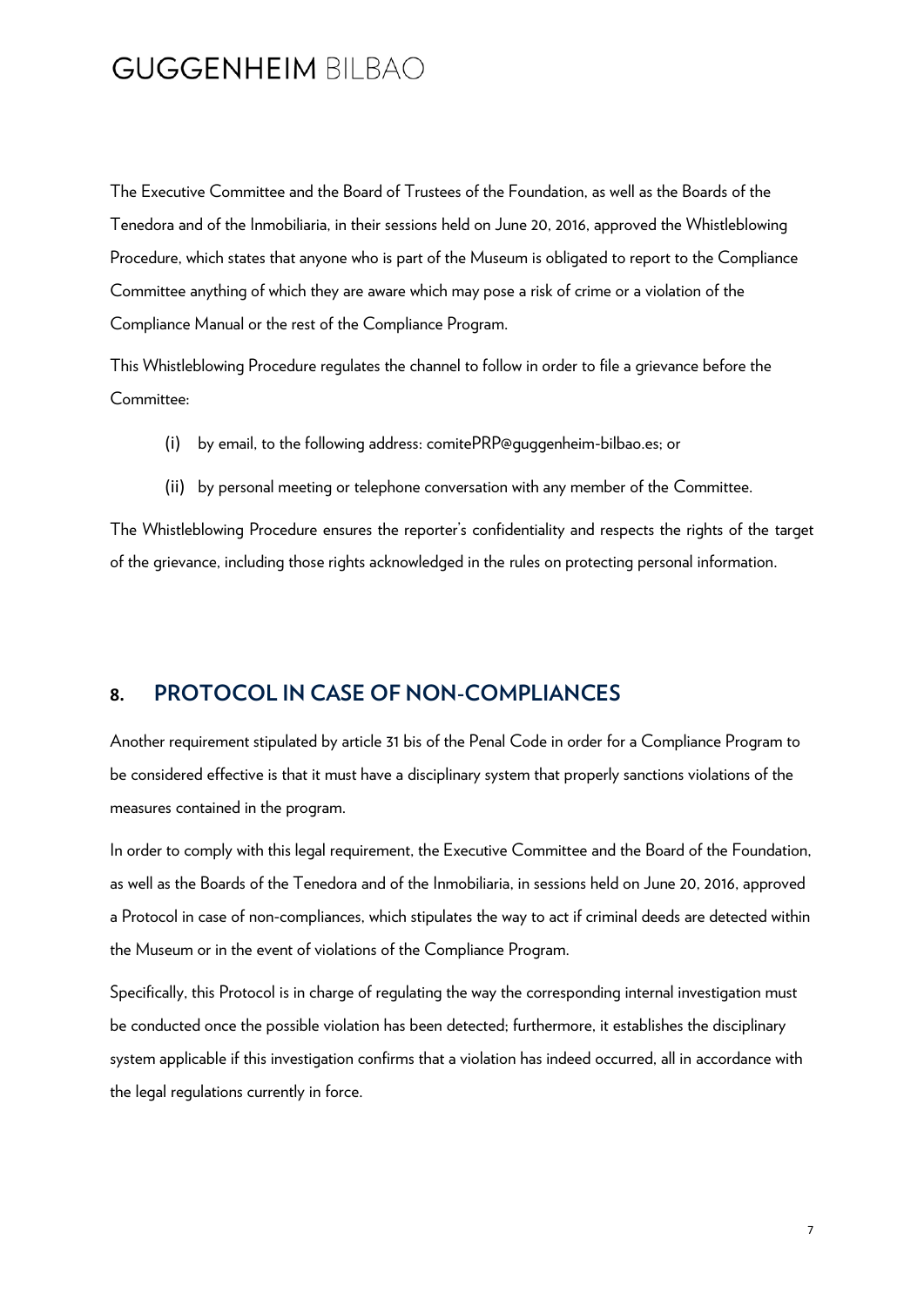### **9. ORGANIC CONTROL STRUCTURE**

The Museum's organic structure to prevent criminal risks is based on the following:

- (i) the existence of a body, shared among the Foundation, Tenedora, and Inmobiliaria, namely the Compliance Committee, which has the independent authority of initiative and control and is entrusted with supervising the functioning and fulfilment of the Compliance Program;
- (ii) the involvement and maximum cooperation of senior management from all three organizations in preventing criminal risks, as well as in implementing and effectively applying the Compliance Program which they all share; and
- (iii) the allocation of sufficient budget and personnel resources so that the Compliance Committee can perform its functions properly.

#### **10. COMPLIANCE COMMITTEE**

The body with specific functions regarding implementation, review, and control of the Compliance Program is the Compliance Committee, which is made up of the Director General, the Deputy Director for Human Resources and Quality, the General Counsel, the Controller, and the Associate Director of Legal and Internal Control.

The Committee serves the following purposes:

- (i) To supervise implementation of the Compliance Program.
- (ii) To report on any significant changes proposed to the Museum's Code of Conduct.
- (iii) To evaluate any changes that should be added to the Compliance Program every year, especially if unregulated areas of risk or procedures that could be improved are detected.
- (iv) To propose approval of the internal rules and controls which will help to prevent crimes from being committed in the Museum.
- (v) To carry out any actions needed in order to properly execute the Compliance Program.